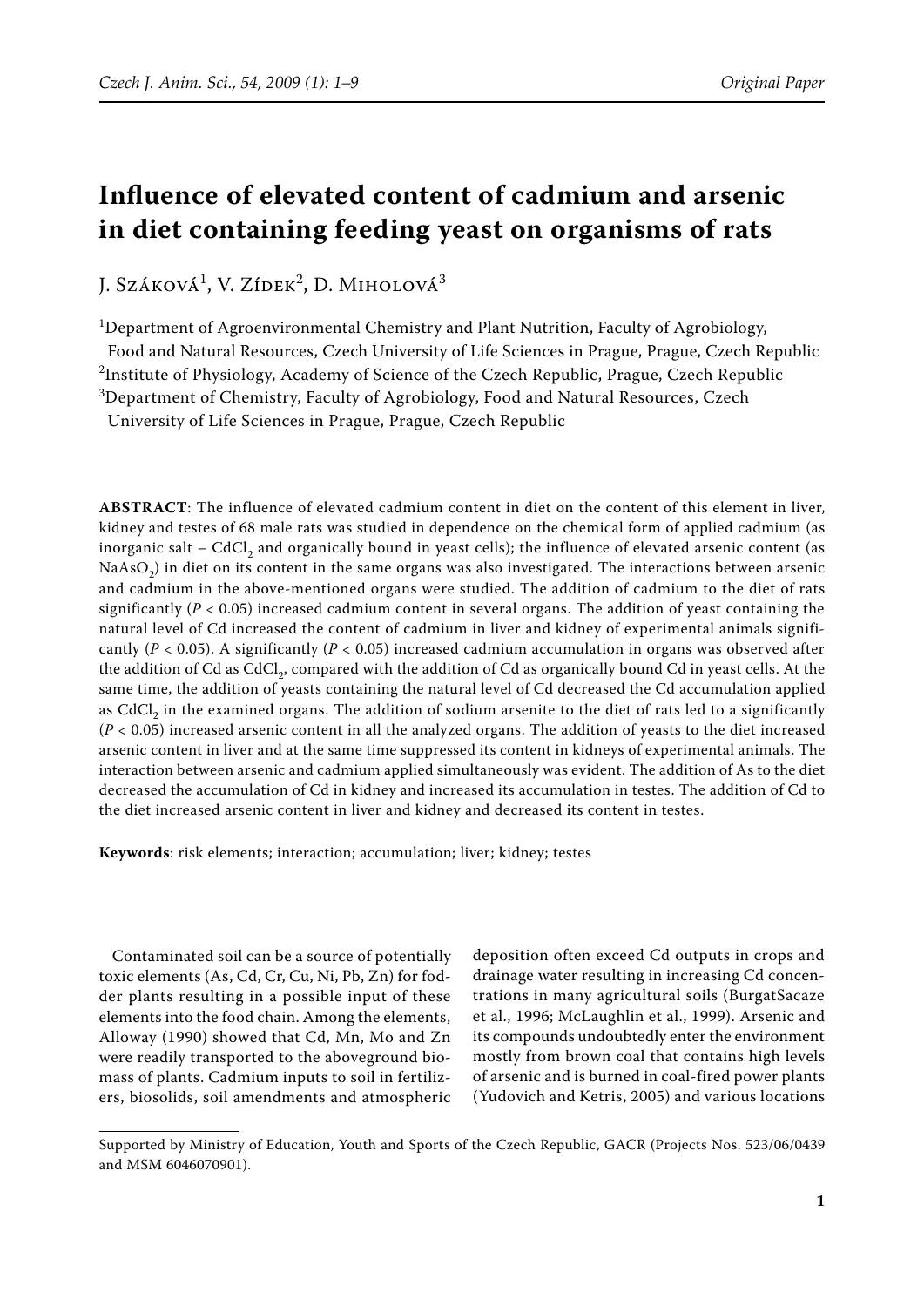characterized by Au- and Ag-bearing sulphide ore deposits accompanied by elevated contents of arsenic belong to the main sources of the food chain contamination including man on its top.

In biological systems, inorganic As exists as either arsenite or arsenate and can be metabolized in many cells via enzymatic methylation to various organometallic compounds such as methylarsonic or dimethylarsinic acid. Methylated arsenic compounds are less reactive compared to the inorganic ones and therefore less toxic in biological systems. Arsenite is directly toxic through its interaction with sulphhydryl groups in proteins (Romach et al., 2000). Vahter and Norin (1980) compared the effect of different arsenite and arsenate rates (0.4 and 4 mg per kg of body weight) in mice tissues. In the animals exposed to arsenite higher values of arsenic were observed in most tissues, especially in liver and bile where differences between individual forms of arsenic increased with increasing rate of administered arsenic. The application of lower arsenic rates (from 0.5 to 50 ug per animal) to rabbits did not lead to any significant differences in the distribution of either arsenite or arsenate to individual tissues 16 hours after intraperitoneal intoxication (Bertolero et al., 1980). Toxicity of cadmium and its accumulation in various tissues of organisms using model experiments with laboratory rats and mice were studied in detail by many authors. The results showed that low cadmium rates (from 1 to 30 mg/kg of the diet supplied for 3 months) did not affect either growth intensity of the experimental animals or feed consumption. No significant histopathological changes in liver, kidney and blood were observed either (Loeser and Lorke, 1977). The affinity of rat kidney to cadmium was confirmed by Sabbioni et al. (1978).

Margoshes and Vallee (1957) revealed metallothionein as a low-molecular-weight protein containing from 5 to 6% of cadmium and 2% of zinc. Later Kaegi and Vallee (1961) identified that 30% of amino acids contained cysteine represented in the protein as supported by a high content of sulphur in this protein (8.5%). Metallothioneins play an important role in the detoxification of heavy metals, in the homeostasis of essential metals, and in the scavenging of free radicals. Evidently, cadmium toxicity is given by the cadmium portion not bound in metallothionein (Liu et al., 2007). In the case of arsenic, the application of arsenic-enriched diet to hens led to the increased metallothionein-like proteins in liver but As bound to it was only in a trace amount (Falnoga et al., 2000).

Organisms are frequently exposed to the mixture of toxic metals and metalloids and the possible interactions among these elements should be evaluated to assess complex effects of these elements (Lopez Alonso et al., 2002; Fowler et al., 2004). Dietary cadmium, lead and arsenic in the mixture affected the parameters of oxidative stress in rats to a larger extent compared to single metals (Fowler et al., 2004; Jimi et al., 2004). The neurotoxicological effects provoked by an arsenic/lead mixture compared to single elements in the mice brain were also described (Mejia et al., 1997).

Yeast cells belong to the organisms with high ability to concentrate heavy metals and metalloids present in a culture medium where cadmium resorption is affected by pH of the medium (Gwenner et al., 1986) and by the presence of glucose in the medium resulting in an increase in cadmium content (Roesick et al., 1986). High contents of cadmium in feeding yeasts produced in the Czech Republic were documented by Cibulka et al. (1992). Tomsett (1988) and Inouhe et al. (1991) observed possible cadmium and copper detoxification in *Saccharomyces cerevisiae* yeasts via binding to the specific peptides, metallothioneins similar to animal metallothioneins. In comparison with cadmium arsenic showed to be less toxic to *Candida* spp. and *S. cerevisiae* yeasts (Berdicevsky et al., 1993). However, microorganisms including yeasts have evolved mechanisms for arsenic resistance and enzymes that oxidize As(III) to As(V) or reduce  $As(V)$  to  $As(III)$ . The formation and degradation of organoarsenicals in yeast cells were also described (Mukhopadhyay et al., 2002).

In our experiment the influence of elevated dietary cadmium content on the content of this element in liver, kidney and testes of male Wistar rats was studied in dependence on the chemical form of applied cadmium (as inorganic salt  $-$  CdCl<sub>2</sub> and organically bound in yeast cells); the influence of elevated dietary arsenic content (as  $NaAsO<sub>2</sub>$ ) on its content in the same organs was also investigated. The main objective of the investigation was to assess the possibility of cadmium penetration from yeasts containing high levels of this element to the organisms of rats. Interactions between arsenic and cadmium were studied in the organisms of experimental animals at the same time. Hypothesis: (i) the form of cadmium in rat diet will affect cadmium bioavailability and (ii) the exposition of rat organisms to the mixture of Cd and As will be different from a single dose of the elements due to possible interactions of these elements.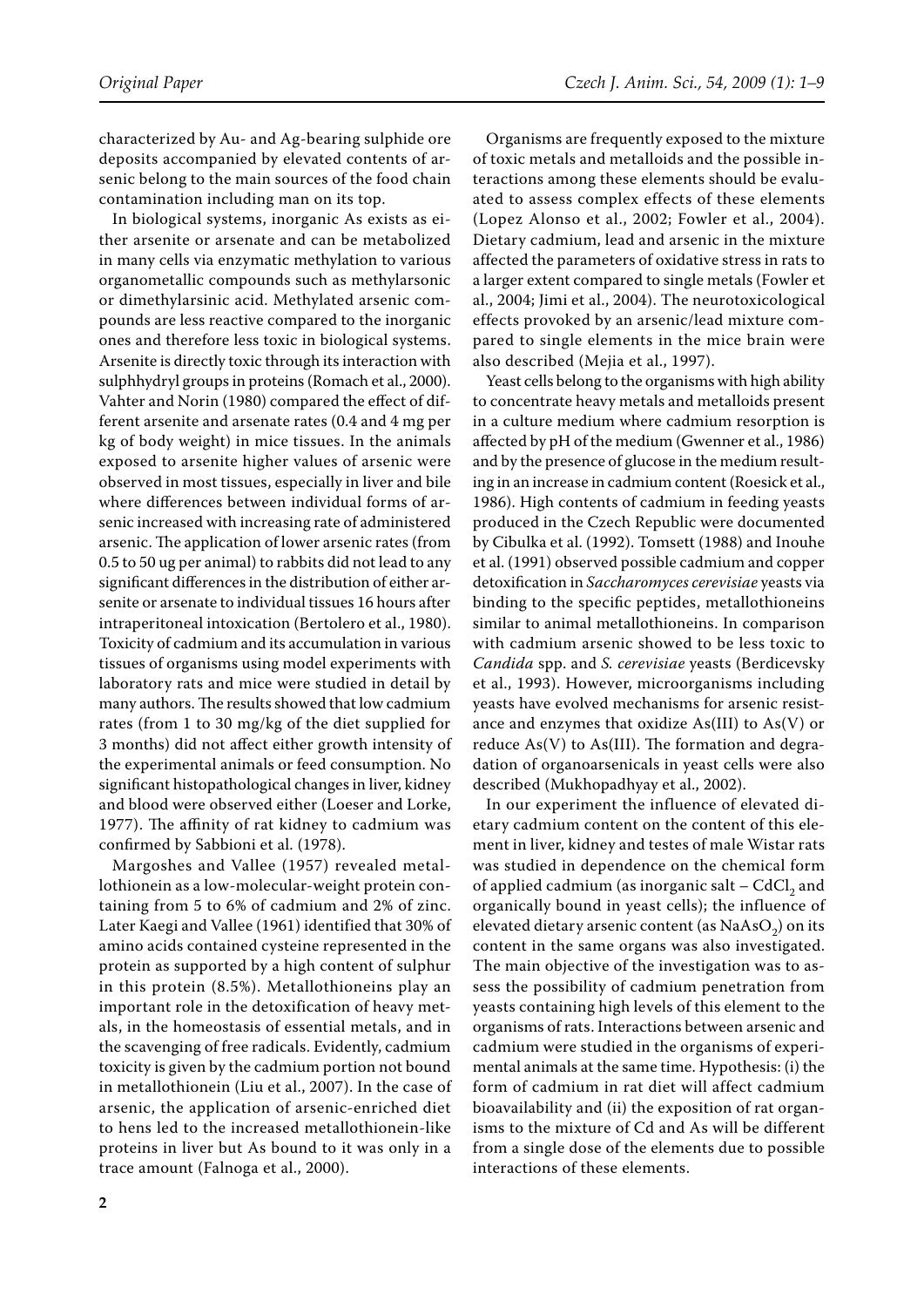| Group No.      | Treatment - diet                                                     |
|----------------|----------------------------------------------------------------------|
| $\mathbf{0}$   | control $1$ – before the start of the experiment                     |
| 1              | control 2 – semisynthetic diet                                       |
| $\overline{2}$ | semisynthetic diet + yeast with 3 mg Cd per kg                       |
| 3              | semisynthetic diet + yeast with 3 mg Cd per kg + CdCl,               |
| 4              | semisynthetic diet + $NaAsO2$                                        |
| 5              | semisynthetic diet + $CdCl_2$ + NaAsO <sub>2</sub>                   |
| 6              | semisynthetic diet + yeast with 90 mg Cd per kg + NaAsO <sub>2</sub> |
| 7              | semisynthetic diet + yeast with 90 mg Cd per kg                      |
| 8              | semisynthetic diet + CdCl <sub>2</sub>                               |

Table 1. Experimental design

### **MATERIAL AND METHODS**

#### **Experimental design**

Seventy-five male Wistar rats (average body weight  $52.7 \pm 5.3$  g) were obtained from the breeder (Velaz, Prague). Animals at 21 days of age were housed in cages (1 animal per cage) in a room with controlled temperature (varying from 23 to 25°C) under natural light conditions. After 4 days of the adaptation period when the animals were fed a

commercially available diet *ad libitum* 11 animals were randomly selected as group 0 (Table 1). The remaining animals were randomly divided into 8 groups per 8 animals and fed a treated semi-synthetic diet according to the experimental design (Tables 1 and 2) for 28 days. Feed and water were supplied to the animals *ad libitum*, feed consumption and body weight of animals were monitored weekly.

The yeasts *Candida utilis* used in the experiment were produced in a pilot equipment of

| Component                               | Group No. 1, 4, 5, 8 | Group No. 2, 3 | Group No. 6, 7 |
|-----------------------------------------|----------------------|----------------|----------------|
| Casein                                  | 19.3                 | 14.1           | 14.1           |
| Yeast - high Cd                         |                      |                | 10.0           |
| Yeast - low Cd                          |                      | 10.0           |                |
| DL-methionine                           | 0.2                  | 0.2            | 0.2            |
| Mix. of minerals UPS XVIII <sup>a</sup> | 5                    | 5              | 5              |
| Mix. of vitamins UPS XVII <sup>a</sup>  | 1                    | 1              | $\mathbf 1$    |
| Polyethylene                            | $\overline{4}$       | $\overline{4}$ | $\overline{4}$ |
| Sucrose                                 | 6                    | 6              | 6              |
| Sunflower oil                           | 5                    | 5              | 5              |
| Wheat starch ad                         | 100.0                | 100.0          | 100.0          |
| Nutrient                                |                      |                |                |
| Dry matter                              | 90.6                 | 91.6           | 91.3           |
| Nitrogen substances                     | 16.3                 | 16.6           | 16.7           |
| Fat                                     | 1.4                  | 1.5            | 1.8            |
| Fibre                                   | 3.7                  | 4.6            | 3.6            |
| Ash                                     | 4.5                  | 5.0            | 4.9            |

Table 2. Individual components and nutrient contents in experimental diets (%)

Anonymous (1970)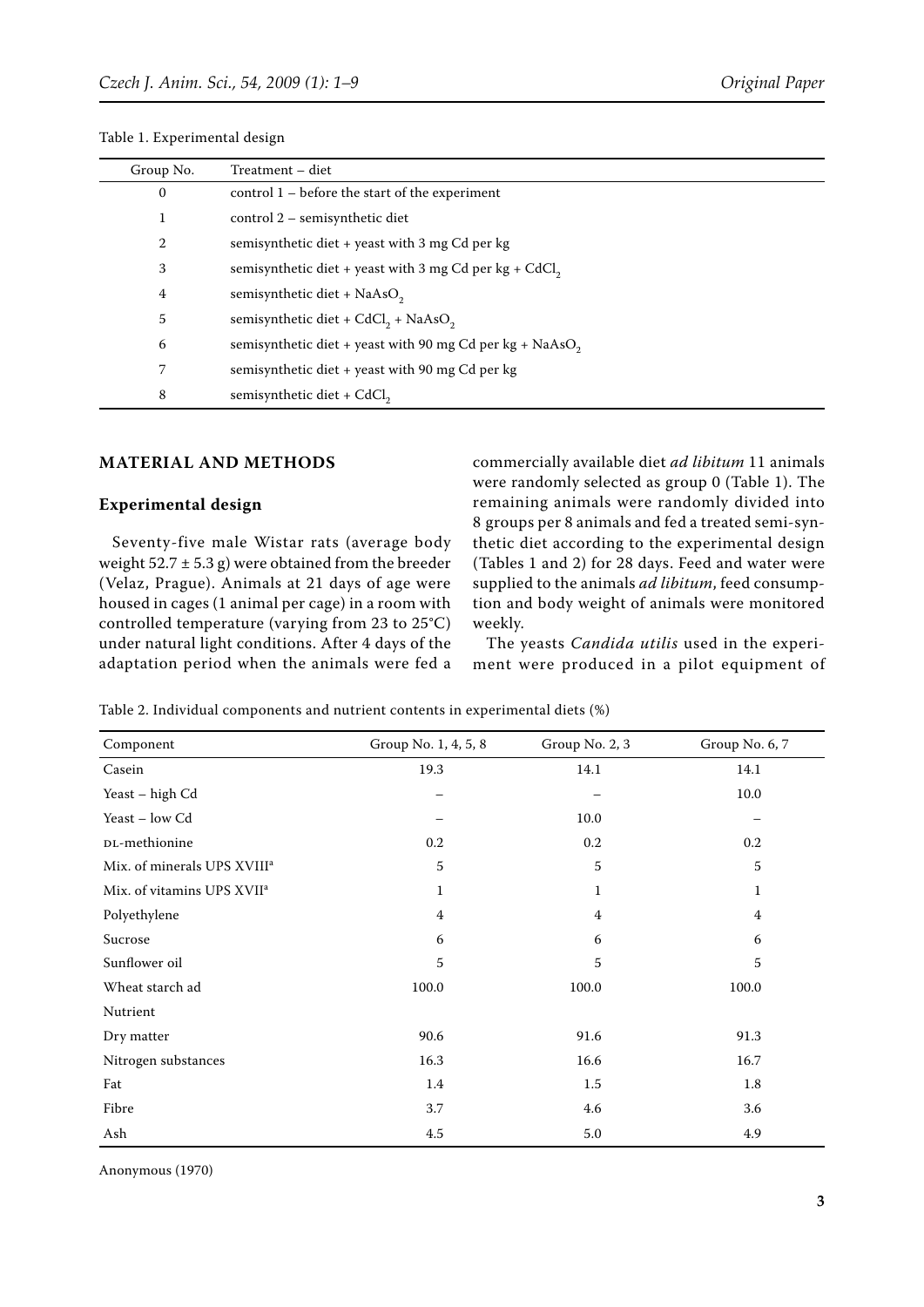Microbiological Institute, Czech Academy of Sciences, Prague. The yeasts with a high level of cadmium were cultivated in the presence of CdCl<sub>2</sub> and the final content of Cd in yeast biomass was  $90 \pm 3$  mg/ kg. The yeasts with a low level of Cd were cultivated without addition of Cd and the final Cd content was  $3.1 \pm 0.1$  mg/kg. Arsenic content in both yeast samples was  $0.28 \pm 0.08$  mg/kg. According to the design of the experiment (Table 1)  $CdCl<sub>2</sub>$  as  $CdCl<sub>2</sub>$ .  $2.5 H<sub>2</sub>O$ , ACS (Merck, Germany) was added to the diets for group No. 3, 5, and 8 to obtain the final cadmium concentration 9 mg/kg diet like in the case of group 6 and 7 where 10% of contaminated yeasts was added. NaAsO<sub>2</sub> (Merck, Germany) was added to the diets for group 4, 5, and 6 to obtain the final As concentration 20 mg/kg.

The animals from group 0 were euthanized by exsanguination after anaesthetizing with ether immediately after the adaptation period, animals from groups 1–8 after the termination of the experiment, and liver, kidney and testes were sampled. The sampled tissues were kept at –18°C until analyses.

## **Analytical methods**

To determine Cd and As contents the animal tissues were freeze-dried (Lyovac GT-2, Germany) and decomposed by a modified dry ashing procedure as follows: an aliquot ( $\sim$  0.8 g) of the freezedried liver tissue (whole kidney and testes, 0.5 g of yeast sample, 1 g of the experimental diet) was weighed to 1 mg into a borosilicate glass test-tube and decomposed in a mixture of oxidizing gases  $(O_2 + O_3 + NO_s)$  at 400°C for 10 hours in a dry mode mineralizer Apion (Tessek, Czech Republic). The

ash was dissolved in 20 ml of 1.5%  $HNO<sub>3</sub>$  (electronic grade purity, Analytika Ltd., Czech Republic) and kept in glass tubes until analysis (Miholová et al., 1993). Blank samples represented 15% of the total number of digests, detection limit was calculated as mean + triple standard deviation of blanks. The detection limits were 0.001 mg/kg As and 0.002 mg/kg Cd for animal tissues, and 0.001 mg/kg As and 0.001 mg/kg Cd for yeast and diet samples. Cadmium concentrations in the digests were determined by atomic absorption spectrometry (AAS, VARIAN SpectrAA-400, Varian, Australia) in flame (groups 3, 5, 6, 7, 8, and corresponding diets) and flameless (groups 0, 1, 4, and corresponding diets) measurement modes. Arsenic was determined by a continuous hydride generation technique using a Varian SpectrAA-300 (Australia) atomic absorption spectrometer equipped with VGA-76 continuous hydride generator. For the quality assurance of analytical data certified reference materials NIST 1577a Bovine Liver, NIST 1568 Rice Flour, RM 12-02-01 Bovine Liver, and RM 12-02-03 Lucerne were used.

## **Statistics**

The ANOVA followed by Scheffe's multiple range test was used for statistical evaluation (Statgraphics 5.1 plus for Windows; Anonymous, 1997) at the significance level  $\alpha = 0.05$ . Data were log-transformed where needed to obtain homogeneity of variance. If the log-transformation did not correct the inhomogeneity of variance, the non-parametric Kruskal-Wallis test was applied. Extreme values were tested by Grubbs' test for the identification of outliers.

Table 3. Arsenic and cadmium contents in diets according to experimental groups (mg/kg)

| Group No.      | Treatment                     | As                | C <sub>d</sub>    |
|----------------|-------------------------------|-------------------|-------------------|
| 1              | control 2                     | $0.033 \pm 0.014$ | $0.002 \pm 0.001$ |
| $\overline{2}$ | yeast with low Cd             | $0.119 \pm 0.022$ | $0.335 \pm 0.008$ |
| 3              | yeast with low $Cd + CdCl2$   | $0.105 \pm 0.033$ | $9.3 \pm 1.4$     |
| 4              | NaAsO <sub>2</sub>            | $24.2 \pm 2.9$    | $0.002 \pm 0.001$ |
| 5              | $CdCl2 + NaAsO2$              | $24.4 \pm 2.3$    | $9.3 \pm 1.2$     |
| 6              | yeast with high $Cd + NaAsO2$ | $23.9 \pm 2.4$    | $9.1 \pm 0.2$     |
| 7              | yeast with high Cd            | $0.185 \pm 0.028$ | $9.1 \pm 0.2$     |
| 8              | CdCl <sub>2</sub>             | $0.183 \pm 0.021$ | $9.4 \pm 1.2$     |

 $n = 5$ ; data are presented as mean  $\pm$  standard deviation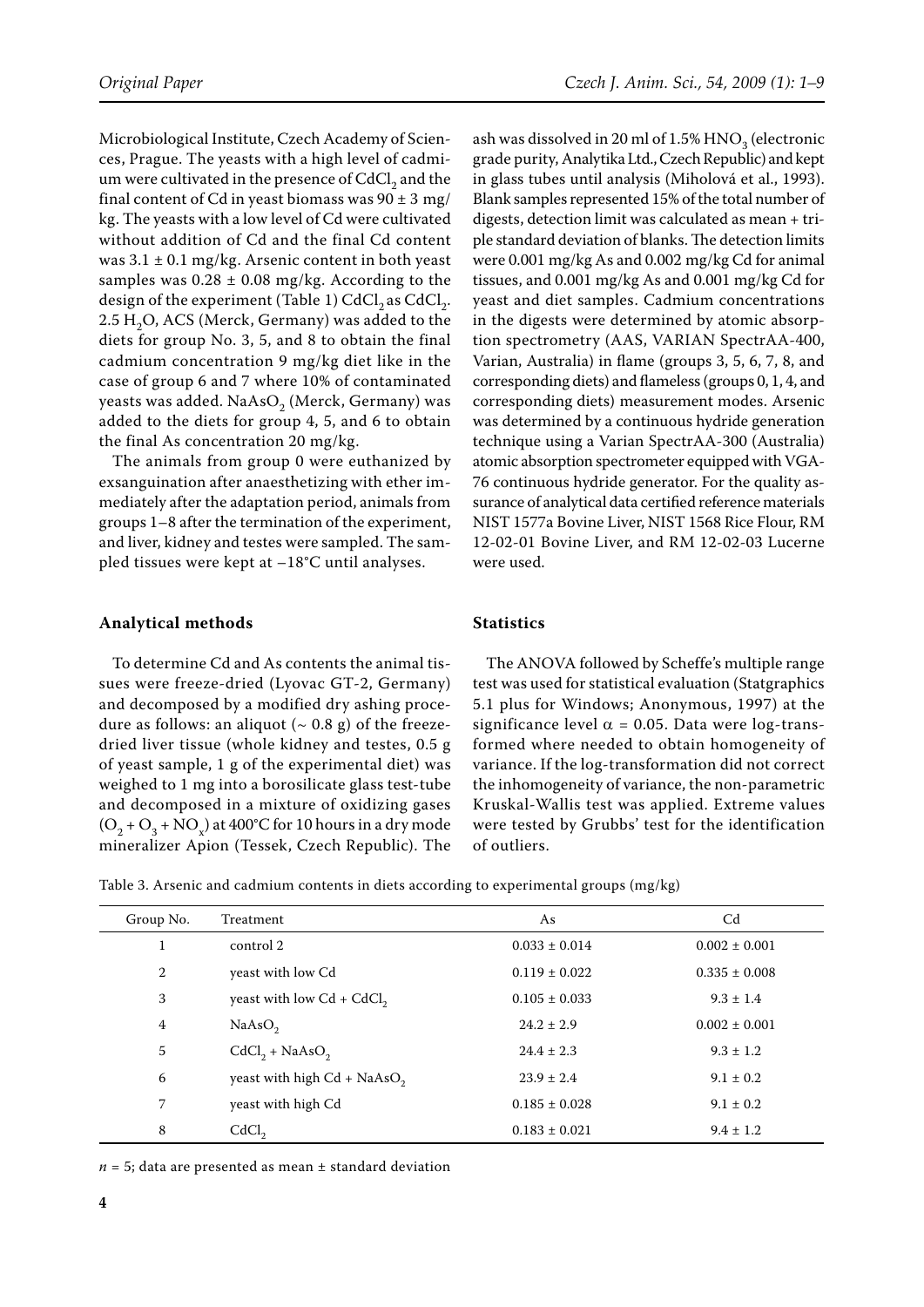| Group No.    | Treatment                     | Age (days)         |                |                     |                |                           |
|--------------|-------------------------------|--------------------|----------------|---------------------|----------------|---------------------------|
|              |                               | 25                 | 32             | 39                  | 46             | 53                        |
| $\mathbf{1}$ | control 2                     | $73 \pm 7^{\circ}$ | $126 \pm 6^a$  | $182 \pm 7^a$       | $237 \pm 12^a$ | $281 \pm 18^a$            |
| 2            | yeast with low Cd             | $74 \pm 6^a$       | $123 \pm 8^a$  | $177 \pm 9^{\rm a}$ | $234 \pm 12^a$ | $280 \pm 21$ <sup>a</sup> |
| 3            | yeast with low $Cd + CdCl2$   | $74 \pm 6^a$       | $126 \pm 8^a$  | $184 \pm 10^a$      | $232 \pm 11^a$ | $281 \pm 16^a$            |
| 4            | NaAsO <sub>2</sub>            | $74 \pm 6^{\circ}$ | $126 \pm 10^a$ | $182 \pm 13^a$      | $235 \pm 18^a$ | $275 \pm 21^a$            |
| 5            | $CdCl2 + NaAsO2$              | $74 \pm 6^a$       | $124 \pm 9^a$  | $178 \pm 12^a$      | $226 \pm 12^a$ | $271 \pm 19^a$            |
| 6            | yeast with high $Cd + NaAsO2$ | $75 \pm 6^{\circ}$ | $125 \pm 9^a$  | $179 \pm 12^a$      | $229 \pm 18^a$ | $272 \pm 22^a$            |
| 7            | yeast with high Cd            | $75 \pm 6^{\circ}$ | $126 \pm 12^a$ | $185 \pm 18^a$      | $237 \pm 18^a$ | $288 \pm 19^a$            |
| 8            | CdCl <sub>2</sub>             | $74 \pm 7^{\circ}$ | $126 \pm 8^a$  | $181 \pm 10^a$      | $233 \pm 14^a$ | $278 \pm 16^a$            |

Table 4. Body weight of animals monitored weekly during the experiment (g)

The means marked by the same letter did not significantly differ at  $P < 0.05$  within individual columns,  $n = 8$ ; data are presented as mean ± standard deviation

## **RESULTS**

The arsenic and cadmium contents in diets prepared for individual treatments are summarized in Table 3. The relatively high content of Cd in yeasts cultivated in the medium without Cd addition  $(3.1 \pm 0.1 \text{ mg/kg})$  was expectable (Cibulka et al., 1992) and resulted in slightly increased Cd content in the low-Cd yeast supplemented diet. Arsenic content in the yeasts was low  $(0.28 \pm 0.08 \text{ mg/kg})$ as well as arsenic content in whole diets without addition of sodium arsenite.

Body weight of the animals was weekly monitored (Table 4) as well as body weight gain per week and feed consumption. For all the three parameters the one-way ANOVA did not demonstrate any significant differences among individual treatments if monitored from week to week. However, the results in groups 5 and 6, where both As and Cd were supplied, tended to decrease (the differences were not significant). Lower total weight gain and feed consumption (data not tabulated) were reported at the end of the monitored period (after 28 days of the experiment) for groups 5 and 6, and in the case of group 5 the difference was significant (*P* < 0.05). The total body weight gain varied between 195 g (group 5) and 213 g (group 7) whereas total feed consumption increased from 464 g (group 5) and 504 g (group 7). The cadmium supplementation did not affect either body weight gain or feed consumption of the experimental animals as observed also by Loesser and Lorke (1977).

Arsenic content in the liver of group 0 rats (sampled before the start of the experiment) varied between 0.043 and 0.075 mg/kg and did not substantially differ from control group 1 sampled at the end of the experiment (Table 5). Dietary arsenic led to a significantly higher ( $P < 0.05$ ) content of arsenic in the liver of rats of groups 4, 5, and 6 compared to control group 1. Moreover, the presence of cadmium in the diet, regardless of the form of dietary cadmium, increased the arsenic accumulation in rat liver. Therefore, arsenic content in the liver of group 4 rats fed the diet supplemented with  $NaAsO<sub>2</sub>$  was significantly lower compared to groups 5 and 6 where cadmium was supplemented either in the form of  $CdCl<sub>2</sub>$  or incorporated in the feeding yeasts. Arsenic content in the kidney of group 0 was very low compared to control group 1 sampled at the end of the experiment. As expected, the addition of sodium arsenite to the diet increased significantly (*P* < 0.05) the arsenic levels in the kidney of groups 4, 5, and 6. The total arsenic content in liver and kidney was comparable confirming the results presented by Bertolero et al. (1980) and Vahter and Norrin (1980). Differently to the liver samples, the arsenic level was not significantly affected by the presence of Cd in the diet and the addition of yeasts resulted in the lower accumulation of arsenic in kidney. Whereas the arsenic content in rat liver increased if As + Cd were supplemented, a decreased arsenic content was found in the testes (Table 5) and the effect of yeasts was not significant in this case.

Cadmium content in the liver of group 0 rats (sampled before the start of the application of experimental diets) varied between < 0.002 and 0.010 mg/kg and did not markedly differ from con-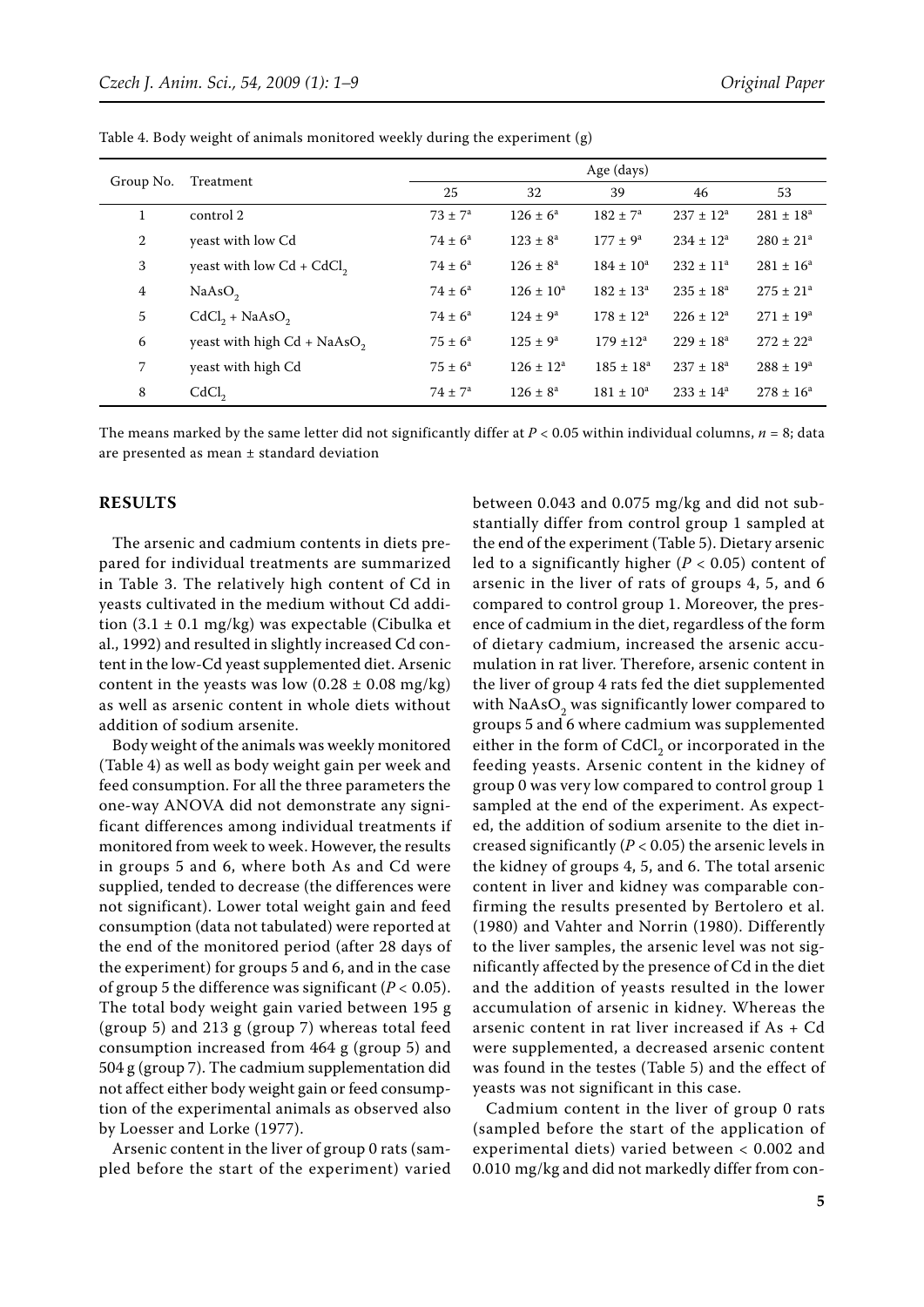| Group No.    | Treatment                     | Liver                            | Kidney                    | Testes                       |
|--------------|-------------------------------|----------------------------------|---------------------------|------------------------------|
| $\mathbf{0}$ | control 1                     | $0.058 \pm 0.010$                | $0.016 \pm 0.001$         | $0.017 \pm 0.000$            |
|              | control 2                     | $0.062 \pm 0.011^{a,b}$          | $0.084 \pm 0.009^a$       | $0.064 \pm 0.014^b$          |
| 2            | yeast with low Cd             | $0.059 \pm 0.014^a$              | $0.077 \pm 0.019^a$       | $0.067 \pm 0.015^b$          |
| 3            | yeast with low $Cd + CdCl2$   | $0.077 \pm 0.021$ <sup>a,b</sup> | $0.048 \pm 0.020^a$       | $0.035 \pm 0.019^a$          |
| 4            | NaAsO <sub>2</sub>            | $7.0 \pm 1.3$ <sup>d</sup>       | $6.2 \pm 1.7^{\circ}$     | $2.33 \pm 0.81$ <sup>c</sup> |
| 5            | $CdCl2 + NaAsO2$              | $10.2 \pm 1.6^e$                 | $9.6 \pm 2.5^{\circ}$     | $1.73 \pm 0.49^{\circ}$      |
| 6            | yeast with high $Cd + NaAsO2$ | $10.6 \pm 1.7^e$                 | $4.8 \pm 2.0^{\circ}$     | $1.93 \pm 0.46^{\circ}$      |
| 7            | yeast with high Cd            | $0.163 \pm 0.033^c$              | $0.197 \pm 0.027^{\rm b}$ | $0.051 \pm 0.022^b$          |
| 8            | CdCl <sub>2</sub>             | $0.083 \pm 0.019^b$              | $0.093 \pm 0.017^a$       | $0.058 \pm 0.027^b$          |

Table 5. Arsenic contents in the liver, kidney and testes of animals (mg/kg of wet matter)

The means marked by the same letter did not significantly differ at  $P < 0.05$  within individual columns,  $n = 11$  for control 1,  $n = 8$  for all the remaining treatments; data are presented as mean  $\pm$  standard deviation

trol group 1 sampled at the end of the experiment (Table 6). Expectably, the addition of cadmium to the diet increased its content in rat liver  $(P < 0.05)$ even in group 2, where yeasts with natural content of Cd were supplemented to the diet. The addition of yeasts resulted in a lower cadmium content in rat liver compared to the animals fed the diet supplemented with  $CaCl<sub>2</sub>$ . A significant decrease in cadmium content in liver was observed in group 3 (yeasts with low  $Cd + CaCl<sub>2</sub>$ ) as compared to groups 5 and 8, where  $CdCl<sub>2</sub>$  and no yeasts were applied to the diet. However, group 3 showed a significantly higher Cd content in liver than groups 6 and 7 fed the diet containing yeasts with a high Cd level. The cadmium content in the liver of groups 4, 5, and 6 did not reflect significantly the addition of arsenic to the diet. Therefore, we did not confirm a decreasing Cd level in rat liver exposed to the mixture of As and Cd (Yanez et al., 1991). In the case of kidney, similar results like in the case of rat liver can be derived. Differently, the cadmium level in the kidney of groups 5 and 6, where both Cd and As were added to the diet, tended to be lower compared to groups 7 and 8, where the corresponding level of Cd and no As were supplemented. These results are different from the findings of Schmolke et al. (1992) when the accumulation of Cd in rat kidney was independent of the As content in the diet. However, more pronounced renal toxicity of the Cd and As mixture than the exposure to single metals was described by many authors in mice (Liu et al., 2000) and humans (Buchet et al., 2003; Nordberg et al., 2005). The increasing Cd content in the rat diet reflected an increasing content of this

Table 6. Cadmium contents in the liver, kidney, and testes of animals (mg/kg of wet matter)

| Group No.   | Treatment                     | Liver                          | Kidney                        | <b>Testes</b>                  |
|-------------|-------------------------------|--------------------------------|-------------------------------|--------------------------------|
| $\mathbf 0$ | control 1                     | $0.003 \pm 0.002$              | $0.003 \pm 0.000$             | < 0.002                        |
|             | control 2                     | $0.001 \pm 0.000^a$            | $0.008 \pm 0.001^a$           | $< 0.002^a$                    |
| 2           | yeast with low Cd             | $0.009 \pm 0.001^{\circ}$      | $0.018 \pm 0.005^{\circ}$     | $< 0.002^a$                    |
| 3           | yeast with low $Cd + CdCl2$   | $0.791 \pm 0.137$ <sup>e</sup> | $1.19 \pm 0.32$ <sup>d</sup>  | $0.009 \pm 0.003$ <sup>d</sup> |
| 4           | NaAsO <sub>2</sub>            | $0.002 \pm 0.001^{\rm b}$      | $0.003 \pm 0.001^a$           | $0.003 \pm 0.001^{a,b}$        |
| 5           | $CdCl2 + NaAsO2$              | $1.84 \pm 0.73$ <sup>f</sup>   | $2.02 \pm 0.43^e$             | $0.021 \pm 0.008$ <sup>e</sup> |
| 6           | yeast with high $Cd + NaAsO2$ | $0.367 \pm 0.056$ <sup>d</sup> | $0.490 \pm 0.07$ <sup>c</sup> | $0.005 \pm 0.002$ <sup>c</sup> |
| 7           | yeast with high Cd            | $0.428 \pm 0.027$ <sup>d</sup> | $0.715 \pm 0.16^c$            | $0.003 \pm 0.001^{b,c}$        |
| 8           | CdCl <sub>2</sub>             | $1.58 \pm 0.43$ <sup>f</sup>   | $2.94 \pm 0.93^e$             | $0.016 \pm 0.005^e$            |

The means marked by the same letter did not significantly differ at  $P < 0.05$  within individual columns,  $n = 11$  for control 1,  $n = 8$  for all the remaining treatments; data are presented as mean  $\pm$  standard deviation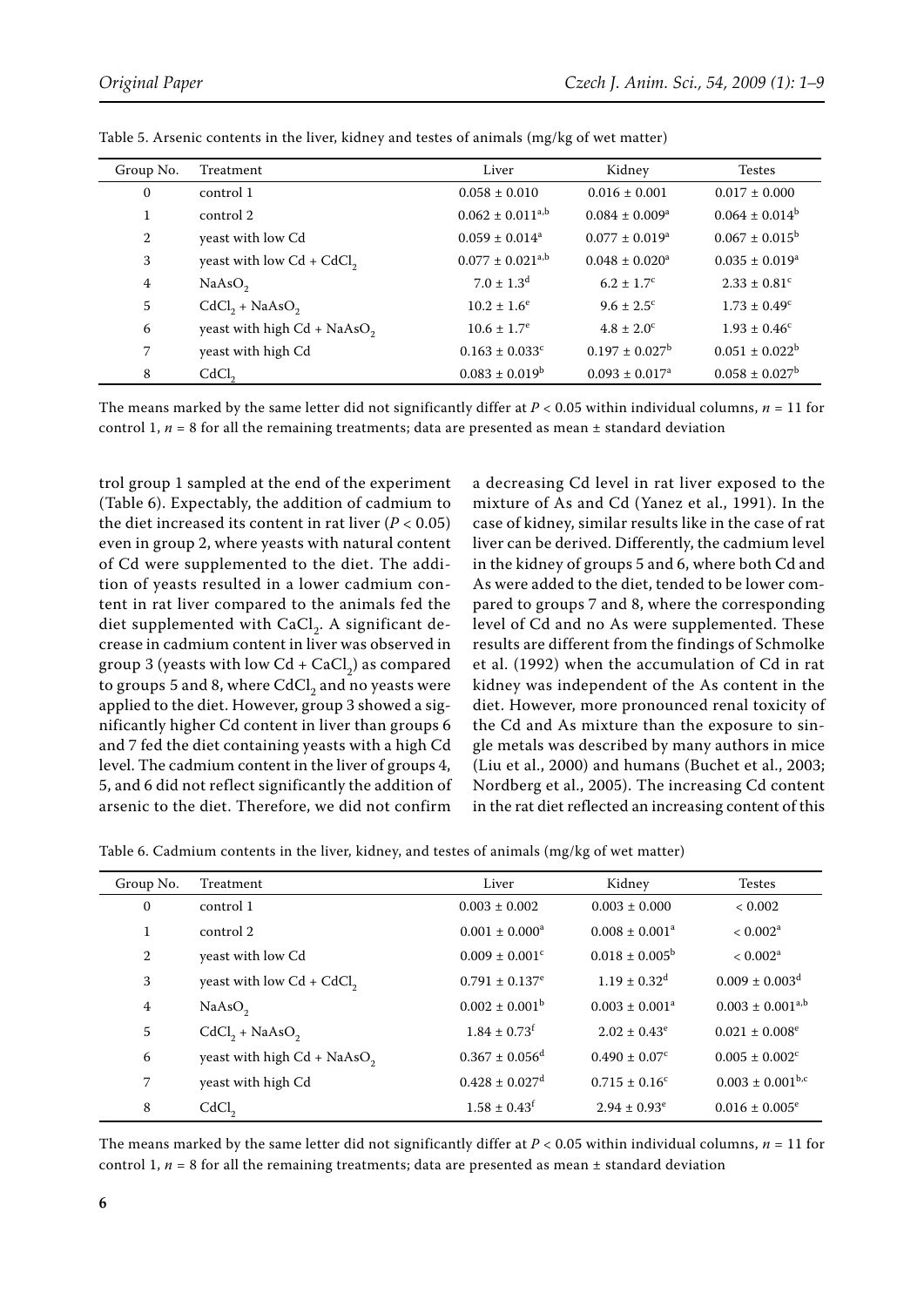element in rat testes to a lesser extent compared to liver and kidney (Table 6) regardless of the form of cadmium supplemented to the diet. In group 2, where low Cd yeasts were applied, no significant increase of Cd in testes was observed. Contrary to kidney samples, the addition of arsenic to the diet resulted in a slightly increased Cd content in testes.

## **DISCUSSION**

Evidently, the form of dietary cadmium is the factor determining the extent of cadmium accumulation in rat tissues where cadmium bound in the yeast cells as type II metallothionein (Tomsett, 1988; Inouhe et al., 1991) demonstrated lower availability for rats compared to  $CdCl<sub>2</sub>$ . Moreover, the presence of yeasts also affected the cadmium availability. Similarly, Fuciková et al. (1995) observed a combined effect of dietary Cd and yeasts at the levels comparable to this experiment on selected haematological and immunological parameters (haemoglobin values, counts of monocytes). The availability of dietary Cd in the form of CdCl<sub>2</sub> and incorporated in the feeding yeasts was investigated by Turecki et al. (1998). They determined a significantly higher cadmium content in the duodenum of rats supplemented with CdCl<sub>2</sub> without yeasts compared to cadmium incorporated in the feeding yeasts suggesting higher availability of inorganic Cd and supporting our findings.

Humans and animals are frequently exposed to combinations of various risk elements especially in the vicinity of metallurgical works (Fischer et al., 2002; Koreneková et al., 2002). The effects of long-term exposition to low levels of these elements and their possible interactions resulting in possible symptoms of oxidative stress should be taken into account in this context (Fowler et al., 2004). Jadhav et al. (2007a,b) investigated the effect of subchronic exposure of rats to drinking water containing arsenic, cadmium, lead, mercury, chromium, nickel, manganese, and iron. The results showed that the long-term (90 days) exposure of rats to the mixture of elements can lead to substantial changes in humoral and cell-mediated immune responses, biochemical parameters and even in vascular, degenerative, and necrotic changes in brain, liver and kidney of rats. Yanez et al. (1991) stated that the toxicity of a mixture of As + Cd cannot be predicted from the toxic mechanisms of single components

as also suggested by our results. They also demonstrated differences between the mechanisms of toxic behaviour of both elements. In their experiment, the mixture of As + Cd behaved as arsenic in the induction of lipid peroxidation and glutathione and as cadmium in the metallothionein induction. As already mentioned above, the addition of arsenic can increase the level of metallothioneinlike proteins but As is bound to this protein only in trace amounts (Falnoga et al., 2000). Arsenic pre-treatment can lead to a decrease in cadmium hepatotoxicity because of an increase in liver levels of metallothioneins in which cadmium will be blocked. Cadmium pre-treatment did not affect the arsenic toxicity although it increases the liver metallothionein levels even to a larger extent (Hochadel and Waalkes, 1997). In our experiment, the presence of cadmium significantly increased the arsenic content in rat liver. Generally, the results suggested possible interactions of dietary Cd and As in rat organs. However, more detailed investigations including the determination of metallothionein level as well as biochemical parameters should be conducted in further research for better elucidation of these relations.

### **Acknowledgements**

The authors thank Dr. Petr Kujan, Czech Academy of Sciences, Prague, for the preparation of yeasts used in this experiment and Assoc. Prof. Jiří Cibulka, Faculty of Agrobiology, Food and Natural Resources, Czech University of Life Sciences in Prague, for substantial help with management of the experiment.

## **REFERENCES**

- Alloway B.J. (1990): Heavy metals in soil. J. Wiley and Sons, New York, USA.
- Anonymous (1970): Official Methods of Analysis. Association of Official Agricultural Chemists, Washington, USA, 800–801.
- Anonymous (1997): Statgraphics Plus for Windows User Manual. Manugistics, Inc., Rockville, USA.
- Berdicevsky I., Duek L., Merzbach D., Yannai S. (1993): Susceptibility of different yeast species to environmental toxic metals. Environmental Pollution, 80, 41–44.
- Bertolero F., Marafante E., Rade J., Sabbioni E. (1980): Pharmacokinetics and intracellular-distribution of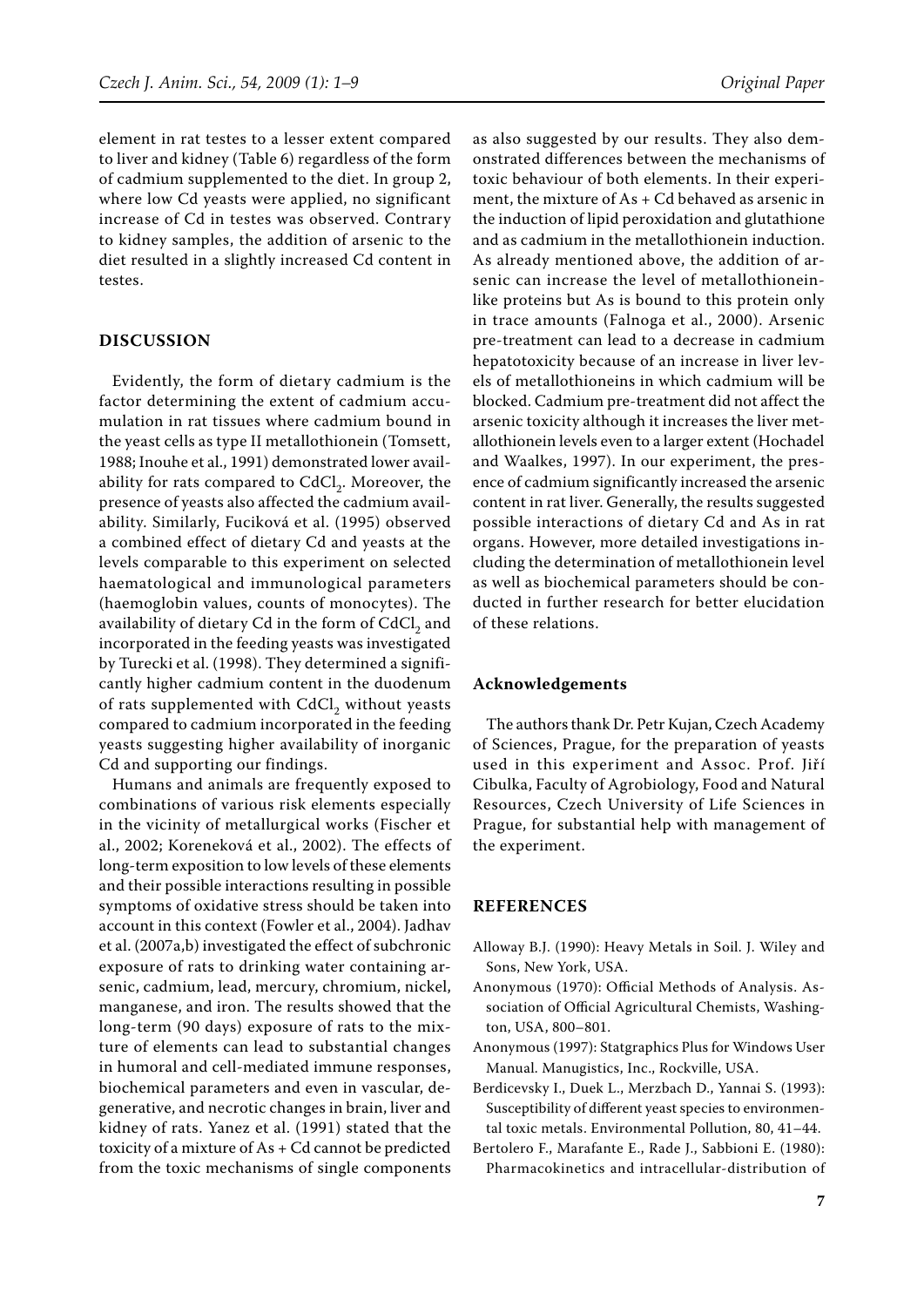inorganic arsenic in the rabbit. Toxicological Letters, 93, 1.

Buchet J.P., Heilier J.F., Bernard A., Lison D., Jin T., Wu X., Kong Q., Nordberg G.F. (2003): Urinary protein excretion in humans exposed to arsenic and cadmium. International Archives of Occupational and Environmental Health, 76, 111–120.

- BurgatSacaze V., Craste L., Guerre P. (1996): Cadmium in the food chain: A review. Revue de Medecine Veterinaire, 147, 671–680. (in French)
- Cibulka J., Turecki T., Miholová D., Máder P., Száková J., Brabec M. (1992): Cadmium, lead and mercury levels in feeding yeast produced in Czechoslovakia. Science of the Total Environment, 114, 73–86.

Falnoga I., Stilbilj V., Tusek-Znidaric M., Slejkovec Z., Mazej D., Jacimovic R., Scancar J. (2000): Effect of arsenic trioxide on metallothionein and its conversion to different arsenic metabolites in hen liver. Biological Trace Element Research, 78, 241–254.

Fischer A.B., Georgievá R., Nikolová V., Hálková J., Bainová A., Hristeva V., Penkov D., Alandjiisk D. (2002): Health risk for children from lead and cadmium near a non-ferrous smelter in Bulgaria. International Journal of Hygiene and Environmental Health, 205, 1–14.

Fowler B.A., Whittaker M.H., Lipsky M., Wang G.S., Chen X.Q. (2004): Oxidative stress induced by lead, cadmium and arsenic mixtures: 30-day, 90-day, and 180-day drinking water studies in rats: An overview. Biometals, 17, 567–568.

Fučiková A., Slamová A., Száková J., Cibulka J., Heger J. (1995): The influence of dietary cadmium on hematological parameters and phagocytic activity of leukocytes in rats. Živočišná Výroba, 40, 15–18.

Gwenner C. (1986): Enrichment of cadmium in biomasses. Acta Biotechnologica, 6, 339–343. (in German)

Hochadel J.F., Waalkes M.P. (1997): Sequence of exposure to cadmium and arsenic determines the extent of toxic effects in male Fisher rats. Toxicology, 116, 89–98.

Inouhe M., Inagawa A., Morita M., Tohoyama H. (1991): Native cadmium-metallothionein from the yeast *Saccharomyces cerevisiae*: Its primary structure and function in heavy-metal resistance. Plant and Cell Physiology, 32, 475–482.

Jadhav S.H., Sarkar S.N., Ram G.C., Tripathi H.C. (2007a): Immunosuppressive effect of subchronic exposure to a mixture of eight heavy metals, found as groundwater contaminants in different areas of India, through drinking water in male rats. Archives of Environmental Contamination and Toxicology, 53, 450–458.

Jadhav S.H., Sarkar S.N., Patil R.D., Tripathi H.C. (2007b): Effects of subchronic exposure *via* drinking water to a

mixture of eight water-contaminating metals: A biochemical and histopathological study in male rats. Archives of Environmental Contamination and Toxicology, 53, 667–677.

Jimi S., Uchiyama M., Takaki A., Suzumiya J., Hara S. (2004): Mechanisms of cell death induced by cadmium and arsenic. Mitochondrial Pathogenesis: From Genes and Apoptosis to Aging and Disease, 1011, 325–331.

Kaegi J.H.R., Vallee B.L. (1961): Metallothionein: A cadmium and zinc containing protein from equine renal cortex. II. Physicochemical properties. Journal of Biological Chemistry, 236, 2435–2442.

Koreneková B., Skalická M., Nad P. (2002): Concentration of some heavy metals in cattle reared in the vicinity of a metallurgic industry. Veterinarski Arhiv, 72, 259–267.

Liu J., Liu Y., Habeebu S.M., Waalkes M.P., Klaassen C.D. (2000): Chronic combined exposure to cadmium and arsenic exacerbates nephrotoxicity, particularly in metallothionein-I/II null mice. Toxicology, 147, 157–166.

Liu J., Cheng M.-L., Yang Q., Shan K.-R., Shen J., Zhou Y., Zhang X., Dill A.L., Waalkes M.P. (2007): Blood metallothionein transcript as a biomarker for metal sensitivity: Low blood metallothionein transcripts in arsenicosis patients from Guizhou, China. Environmental Health Perspectives, 115, 1101–1106.

Loeser E., Lorke D. (1977): Semichronic oral toxicity of cadmium. 2. Studies on rats. Toxicology, 7, 215–224.

Lopez Alonso M., Benedito J.L., Miranda M., Castillo C., Hernandez J., Shore R.F. (2002): Interactions between toxic and essential trace metals in cattle from a region with low levels of pollution. Archives of Environmental Contamination and Toxicology, 42, 165–172.

Margoshes M., Vallee B.L. (1957): A cadmium protein from equine kidney cortex. Journal of the American Chemical Society, 79, 4813–4814.

McLaughlin M.J., Parker D.R., Clarke J.M. (1999): Metals and micronutrients – food safety issues. Field Crops Research, 60, 143–163.

Mejia J.J., DiazBarriga F., Calderon J., Rios C., Jimenez-Capdeville M.E. (1997): Effects of lead-arsenic combined exposure on central monoaminergic systems. Neurotoxicology and Teratology, 19, 489–497.

Miholová D., Mader P., Száková J., Slamová A., Svatoš Z. (1993): Czechoslovakian biological certified reference materials and their use in the analytical quality assurance system in a trace element laboratory. Fresenius Journal of Analytical Chemistry, 345, 256–260.

Mukhopadhyay R., Rosen B.P., Pung L.T., Silver S. (2002): Microbial arsenic: from geocycles to genes and enzymes. FEMS Microbiology Reviews, 26, 311–325.